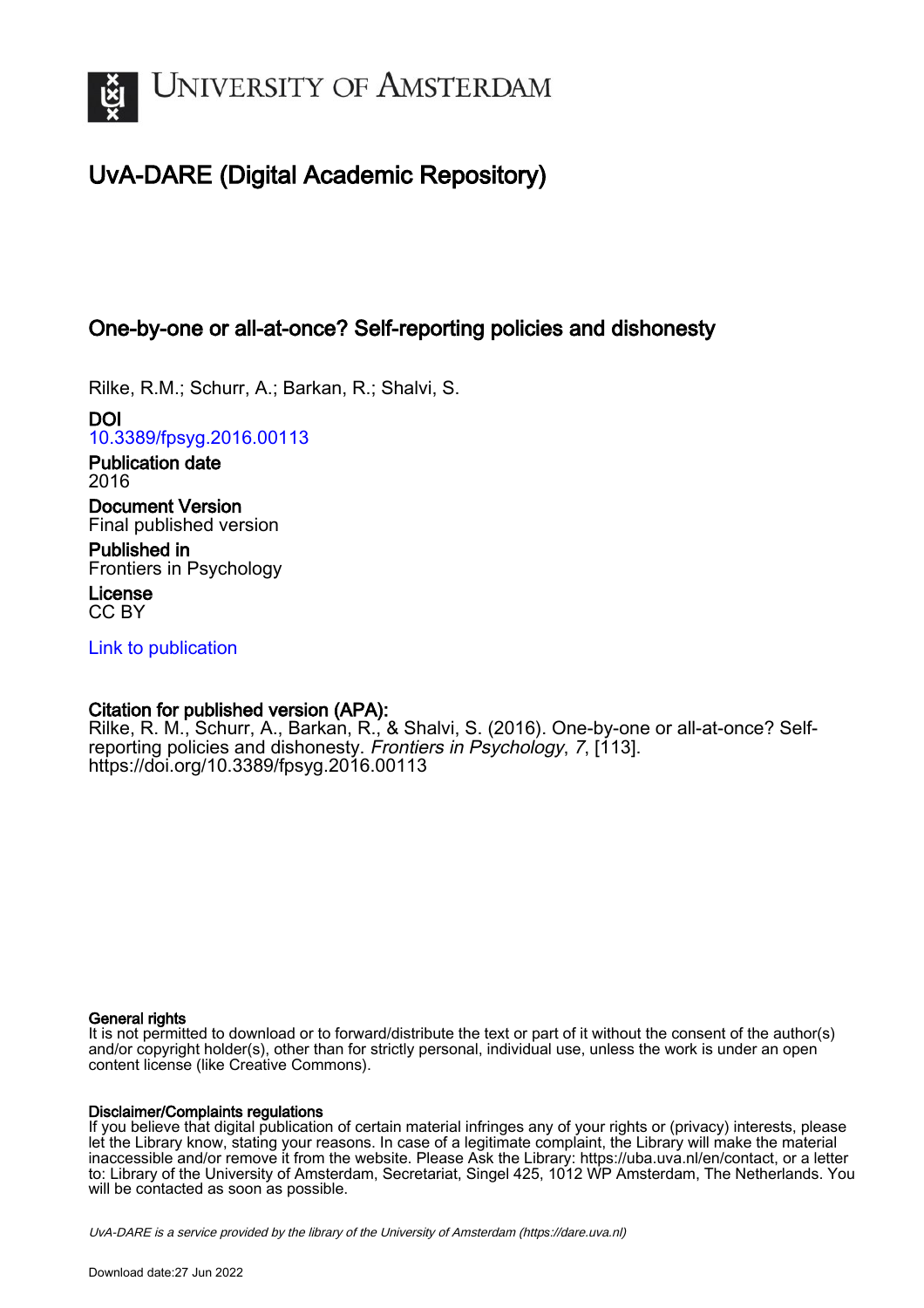



# [One-by-One or All-at-Once?](http://journal.frontiersin.org/article/10.3389/fpsyg.2016.00113/abstract) Self-Reporting Policies and **Dishonesty**

#### [Rainer M. Rilke](http://loop.frontiersin.org/people/203140/overview)<sup>1\*</sup>, [Amos Schurr](http://loop.frontiersin.org/people/201911/overview)<sup>2\*</sup>, [Rachel Barkan](http://loop.frontiersin.org/people/252163/overview)<sup>2\*</sup> and [Shaul Shalvi](http://loop.frontiersin.org/people/61600/overview)<sup>3,4\*</sup>

*<sup>1</sup> Department of Corporate Development and Business Ethics, University of Cologne, Cologne, Germany, <sup>2</sup> Department of Business Administration, Ben Gurion University of the Negev, Beer-Sheva, Israel, <sup>3</sup> CREED, Faculty of Economics and Business, University of Amsterdam, Amsterdam, Netherlands, <sup>4</sup> Department of Psychology, Ben Gurion University of the Negev, Beer-Sheva, Israel*

#### **OPEN ACCESS**

#### Edited by:

*Guy Hochman, Interdisciplinary Center Herzliya, Israel*

#### Reviewed by:

*Celia Moore, London Business School, UK Lisa Dianne Ordonez, University of Arizona, USA*

#### \*Correspondence:

*Rainer M. Rilke [rainer.rilke@uni-koeln.de;](mailto:rainer.rilke@uni-koeln.de) Amos Schurr [samos@bgu.ac.il;](mailto:samos@bgu.ac.il) [samos@som.bgu.ac.il;](mailto:samos@som.bgu.ac.il) Rachel Barkan [barkanr@som.bgu.ac.il;](mailto:barkanr@som.bgu.ac.il) Shaul Shalvi [s.shalvi@uva.nl](mailto:s.shalvi@uva.nl)*

#### Specialty section:

*This article was submitted to Cognitive Science, a section of the journal Frontiers in Psychology*

Received: *14 May 2015* Accepted: *20 January 2016* Published: *17 February 2016*

#### Citation:

*Rilke RM, Schurr A, Barkan R and Shalvi S (2016) One-by-One or All-at-Once? Self-Reporting Policies and Dishonesty. Front. Psychol. 7:113. doi: [10.3389/fpsyg.2016.00113](http://dx.doi.org/10.3389/fpsyg.2016.00113)*

Organizational monitoring relies frequently on self-reports (e.g., work hours, progress reports, travel expenses). A "one-by-one" policy requires employees to submit a series of reports (e.g., daily or itemized reports). An "all-at-once" policy requires an overall report (e.g., an annual or an overview report). Both policies use people's self-reports to determine their pay, and both allow people to inflate their reports to get higher incentives, that is, to cheat. Objectively, people can cheat to the same extent under both reporting policies. However, the two policies differ in that the segmented one-by-one policy signals closer monitoring than the all-at-once policy. We suggest here that lie aversion may have a paradoxical effect on closer monitoring and lead people to cheat more. Specifically, reporting a series of segmented units of performance (allowing small lies) should lead to more cheating than a one-shot report of overall performance (that require one larger lie). Two surveys indicated that while people perceive the all-at-once policy as more trusting, they still expected people would be equally likely to cheat in both policies. An experiment tested the effects of the two reporting policies on cheating. The findings showed that contrary to the participants' intuition, but in line with research on lie aversion, the one-by-one policy resulted in more cheating than the all-at-once policy. Implications for future research and organization policy are discussed.

Keywords: dishonesty, behavioral ethics, monitoring, trust, lie aversion, justifications, organizational policy

## INTRODUCTION

Honesty and trust are cornerstones of organizational success. For instance, Watson Wyatt's Work USA 2002 survey indicated the 3-year total return to shareholders was almost three times higher in companies characterized by high levels of honesty and trust than in companies characterized by low levels of honesty and trust. Decades of organizational research back up this example, teaching us that honesty and trust are important to both employers and employees [\(McGregor, 1960;](#page-7-0) [Jones,](#page-7-1) [1991;](#page-7-1) [Murphy, 1993;](#page-7-2) [Moore and Gino, 2015\)](#page-7-3). Honesty and trust are associated with higher levels of cooperation, better performance, proactive actions, effective management, and organizational growth (e.g., [Jones and George, 1998;](#page-7-4) [De Cremer et al., 2001;](#page-7-5) [Dirks and Ferrin, 2001;](#page-7-6) [Tyler, 2003;](#page-7-7) [Cook et al., 2005\)](#page-7-8). In addition, research suggests that ethical behavior elicits intrinsic incentives such as satisfaction and a sense of self-dignity [\(Peer et al., 2014;](#page-7-9) [Moore and Gino, 2015\)](#page-7-3).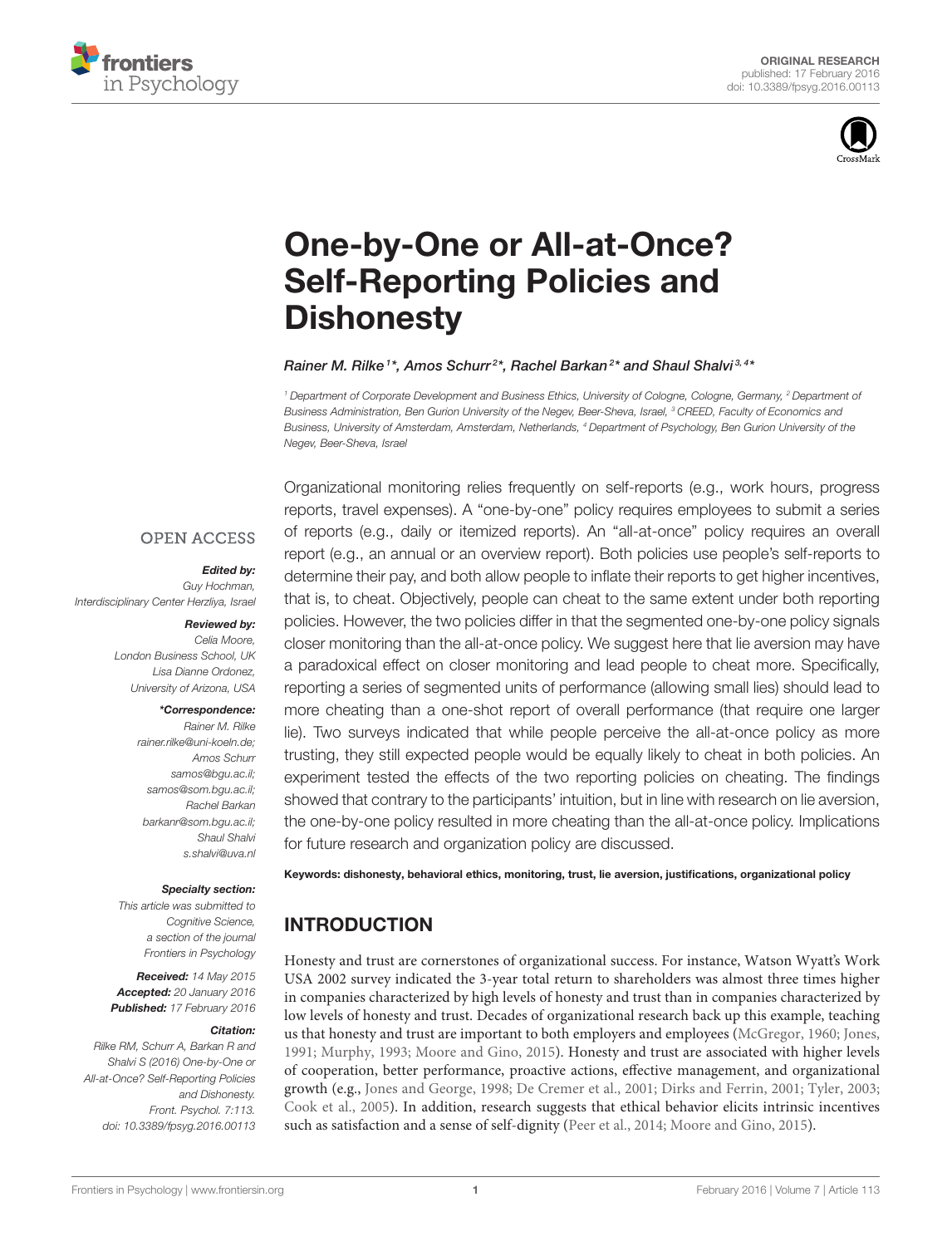Clearly, maintaining high ethical standards and fostering trust is advantageous for organizations. However, the combination of honesty and trust is easier preached than achieved. In fact, research suggests a counter-productive tradeoff exists between the two constructs. Specifically, close monitoring and increased enforcement are effective means to increase honesty, but are considered detrimental to trust [\(Kirchler, 2007;](#page-7-10) [Kirchler et al.,](#page-7-11) [2008\)](#page-7-11). Lowering the levels of monitoring may boost trust, but—as rational economic analysis and behavioral research show—such leniency frequently leads to a gradual deterioration of ethical standards and an increase in dishonest behavior [\(Becker, 1974;](#page-7-12) [Kirchler, 2007;](#page-7-10) [Kirchler et al., 2008;](#page-7-11) [Gino and Bazerman, 2009\)](#page-7-13). Thus, designing an organizational environment that encourages both honest behavior and trust is a challenge, and choosing optimal policies is not straightforward.

A common organizational solution lets employees monitor and report their own performance. Taking self-reports at face value, organizations signal that they trust their employees and expect honest reports of true performance in return. An optimistic view suggests that trusting policies can foster loyalty, increase productivity, boost satisfaction, and reduce turnover (e.g., [Shockley-Zalabak et al., 2000;](#page-7-14) [Parker et al., 2006\)](#page-7-15). A more pessimistic take is that self-report policies may tempt employees to inflate their performance levels and cheat at the expense of the organization.

Specific reporting procedures and especially the resolution level of self-reports, reflect these different takes on self-reported performance. Some organizations require regular segmented reports (e.g., hours worked, number of items produced, quality control measures; here dubbed the "one-by-one policy"). Other organizations require overall reports (e.g., summarizing a work project, expense reimbursements; here dubbed the "all-at-once" policy). By its nature, the micro-management approach of the one-by-one policy provides a higher level of monitoring compared to the relatively more macro-management approach of the all-at-once policy. In the current work, we compare the two reporting policies, and examine whether the difference between the policies is merely a semantic nuance, or whether it leads to different responses and affects the level of honesty.

Objectively, people can exploit both policies to the same extent. For example, consider a company representative reporting the number of customers that were interested in a new service he offered. Suppose that on 5 consecutive days, the numbers of interested customers were 1, 2, 3, 4, and 5. The representative can inflate daily reports of performance (e.g., reporting 2, 3, 4, 5, and 6) or inflate an overall report (e.g., report 20 instead of 15). Thus, from a rational economic analysis the two policies should lead to similar levels of cheating. However, Research on lie aversion shows that people justify small lies more easily than big lies. To avoid the adversity of being "real" liars, people tend to restrict their own dishonesty to a level they can justify (e.g., [Ayal et al., 2015;](#page-7-16) [Shalvi et al., 2015\)](#page-7-17). Thus, rather than cheating to the maximal extent (for maximal profit), people tend to cheat "only by a little" to benefit from cheating but still maintain a sense of morality [\(Mazar et al., 2008;](#page-7-18) Shalvi et al., [2011a\)](#page-7-19). Empirical evidence indicates that even when participants are guaranteed they will not be caught, punished, or even identified as cheaters, they still exhibit lie aversion [\(Gneezy,](#page-7-20) [2005;](#page-7-20) [Lundquist et al., 2009;](#page-7-21) [Shalvi et al., 2011b;](#page-7-22) Hilbig and Hessler, [2013;](#page-7-23) [Weisel and Shalvi, 2015\)](#page-7-24). Applying the reasoning of lie aversion to the abovementioned hypothetical example suggests the company's representative will feel more comfortable telling five small lies than one big lie. Accordingly, people will cheat more when they submit a series of small reports in the one-by-one policy, and will restrain themselves when they submit a single overall report in the all-at-once policy. This is the possibility we test here.

Interestingly, there are two ways in which the mean level of cheating can be higher in the one-by-one compared to the all-inonce setting. One option is that more people may be tempted to lie just a bit in the one-by-one setting compared to the all-at-once setting. If this is true, we should observe that the distribution of reported performance in the one-by-one distribution is shifted to the right indicating more people reported higher outcomes. A second option is that a similar proportion of people will lie in both settings, but lies will be larger in the one-by-one policy. The latter option bears a resemblance to the "what-the hell" effect—that is, once people cave to lying, they lie by a lot (Mazar et al., [2008;](#page-7-18) [Mead et al., 2009;](#page-7-25) [Ariely, 2012\)](#page-7-26). We test these two possibilities.

A recent paper provides initial support for our argument that a one-by-one setting should lead to more lying than an all-at-once setting. In this work, [Schurr et al. \(2012\)](#page-7-27) examined the effect of different choice procedures on dishonesty. In one of their experiments participants played a 20-questions trivia game. However, instead of answering the questions, participants were first shown the correct answer and then asked to report whether that was the answer they had in mind. Participants earned money every time they reported they had the correct answer in mind. Obviously, participants could lie to earn more money, and the experimenters had no way to detect lies or liars. Importantly, participants earned more money for difficult questions [e.g., Samuel Langhorne Clemens is better known as: (a) Rudyard Kipling; (b) Edgar Allan Poe; (c) Mark Twain; (d) Oscar Wilde] and less money for easy questions [e.g., "The Portrait of Dorian Gray" is a novel by: (a) Rudyard Kipling; (b) Edgar Allan Poe; (c) Mark Twain; or (d) Oscar Wilde]. In one condition, participants were asked to choose between an easy and a difficult question before each trial. In another condition, participants decided ahead of time on the number of easy and difficult questions they wanted to solve in 20 trials. When facing a sequence of 20 temptations to cheat (as compared to a single temptation), participants caved in and chose more difficult (i.e., profitable) questions, to which they frequently reported they had the correct answer in mind. Note, however, that in both conditions, the task was identical (answering a sequence of trivia questions). Thus, rather than comparing the effect of reporting policies, this study primarily examined the effect of one planned choice vs. repeated ongoing choices on ethicality.

We now turn to report two surveys and an experiment that aimed to answer the question: Which reporting policy is more effective in encouraging honest self-reports—the one-by-one or the all-at-once?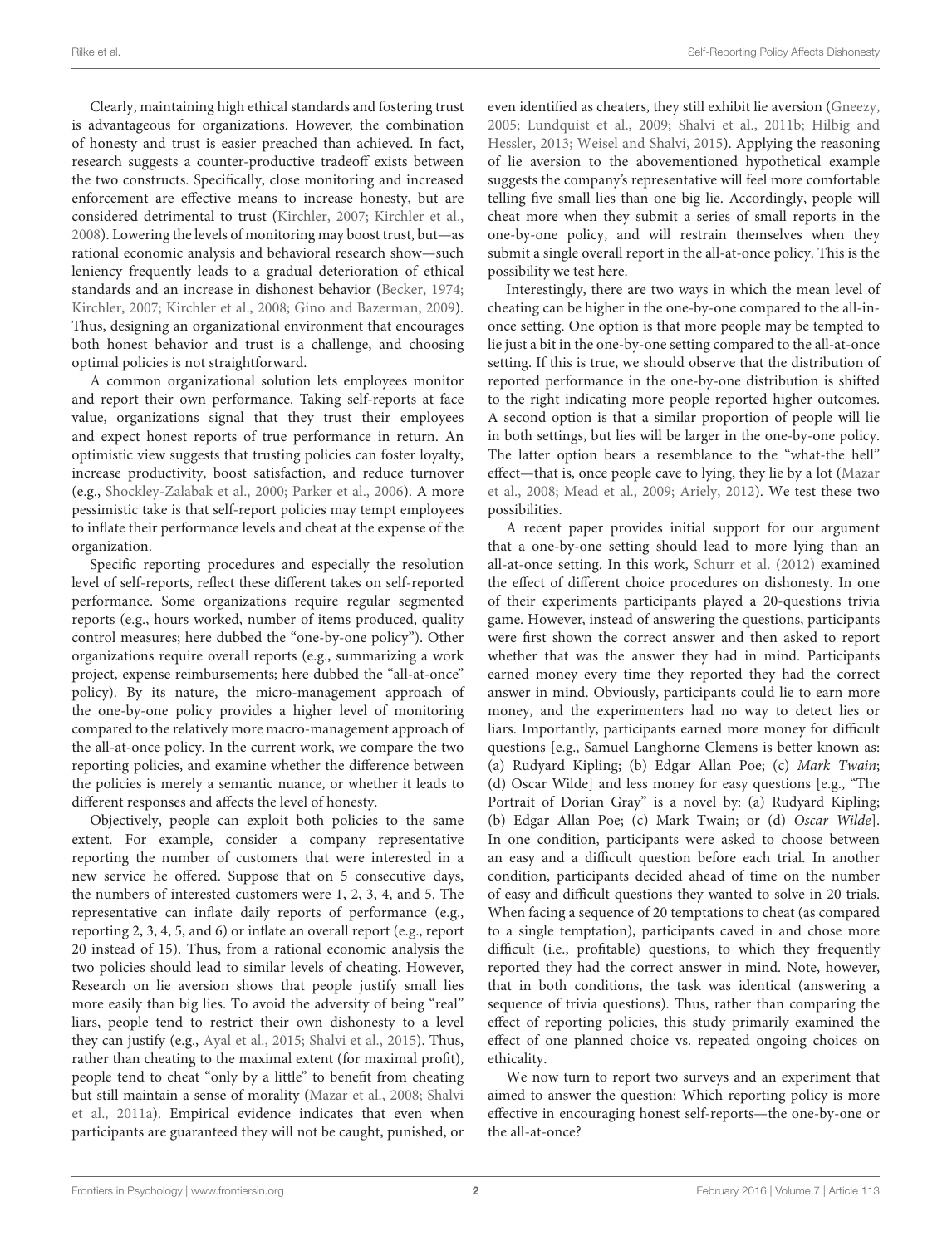The surveys tested people's intuitions regarding the two reporting policies. Participants of the first survey thought that the macro-management all-at-once reporting policy conveys more trust from the organization than the micro-management oneby-one policy. Independent of that trust, other participants completing the second survey expected the levels of dishonesty employees will engage in should be the same for the two reporting policies. That is, whereas people perceived the all-at-once policy to demonstrate higher level of trust in employees from the organization's perspective, this trust does not translates to people's prediction regarding employees' likelihood to behave unethically. Next, we report an experiment providing a direct comparison between the one-by-one and all-at-once reporting policies. The experimental task simulated employees self-reporting their performance to their employer for payment. The experimental findings indicate the one-byone policy led to more cheating than the all-at-once policy. Implications for future research and for organization policy are discussed.

## PEOPLE'S INTUITIONS

As a first step, we assessed the extent to which people have a clear and consensual intuitions regarding the one-by-one and all-atonce reporting policies. This is important as policies are designed based on what people believe the state of the world is. In the first survey, we asked a group of participants which of the two policies conveys more trust in employees' honesty. In a second survey we employed we asked a different group of participants whether employees are more likely to cheat in one of the two policies.

## Intuition Regarding Trust Materials and Method

For this survey, we recruited 93 participants to complete a paid online questionnaire via the Amazon Mechanical Turk website (46 females,  $M_{\text{age}} = 36.18$ ,  $SD_{\text{age}} = 10.41$ ).

The questionnaire described two fictional companies: Company A utilizes a one-by-one reporting policy and requires regular itemized reports of performance. Company B utilizes an all-at-once reporting policy requiring an integrated overall report of performance. Referring to five common types of performance (working hours, travel expenses, overtime, work progress, and calling in sick), we asked participants to state which of the two companies is more likely to trust their employees to report honestly. For example, the question regarding travel expenses read: "Company A requires their employees to report each of their travel expenses (food, hotels, taxis etc.) on separate forms. Company B requires their employees to report all their travel expenses (food, hotels, taxis, etc.) on just one form." For each question, participants chose one of three responses that read: "[1] Employees in Company A are more trusted by the organization to report honestly; [2] Employees in Company B are more trusted by the organization to report honestly; [3] Employees in Companies A and B are trusted to report honestly to the same extent by their organizations."

## Results and Discussion

The relative frequencies distributions for each of the five questions showed that most participants felt that the all-atonce reporting policy (of Company B) conveys more trust than the one-by-one reporting policy (of Company A). A pooled distribution summarizes the general intuition (see **[Figure 1](#page-3-0)**). A small proportion of the participants (13%) thought that the oneby-one policy of company A reflect more trust in the employees, a small proportion of participants (15%) thought both policies reflect the same level of trust, and the vast majority of the participants (72%) stated that the all-at-once reporting policy reflects more trust in the employees. We used effect coding  $(-1)$ trust is more likely in Company A;  $0 =$  trust is equally likely in both companies;  $1 =$  trust is more likely in Company B). In line with the frequency distribution, the average of the pooled responses was significantly greater than zero  $(M = 0.59, SD =$ 0.71)  $t_{(92)} = 8.02 p < 0.0001$ .

## Intuition Regarding Cheating Materials and Methods

For a second survey, we recruited an additional 102 participants to complete a paid online questionnaire via the Amazon Mechanical Turk website (51 females,  $M_{\text{age}} = 35.17$ ,  $SD_{age} = 11.91$ .

The survey was identical to the one described above, but this time we asked participants to state in which of the two companies employees are more likely to inflate self-reports. Participants chose one of three responses that read: "[1] Employees in Company A are more likely to inflate their reports; [2] Employees in Company B are more likely to inflate their reports; [3] Employees in Companies A and B are as likely to inflate their reports."

## Results and Discussion

The relative frequencies distributions for each of the five questions showed that most participants expected inflated selfreports to be equally likely whether the reporting policy was one-by-one (i.e., Company A) or all-at-once (i.e., Company B). A pooled distribution summarizes the general intuition (see **[Figure 2](#page-4-0)**). A small proportion of the participants (13%) predicted

<span id="page-3-0"></span>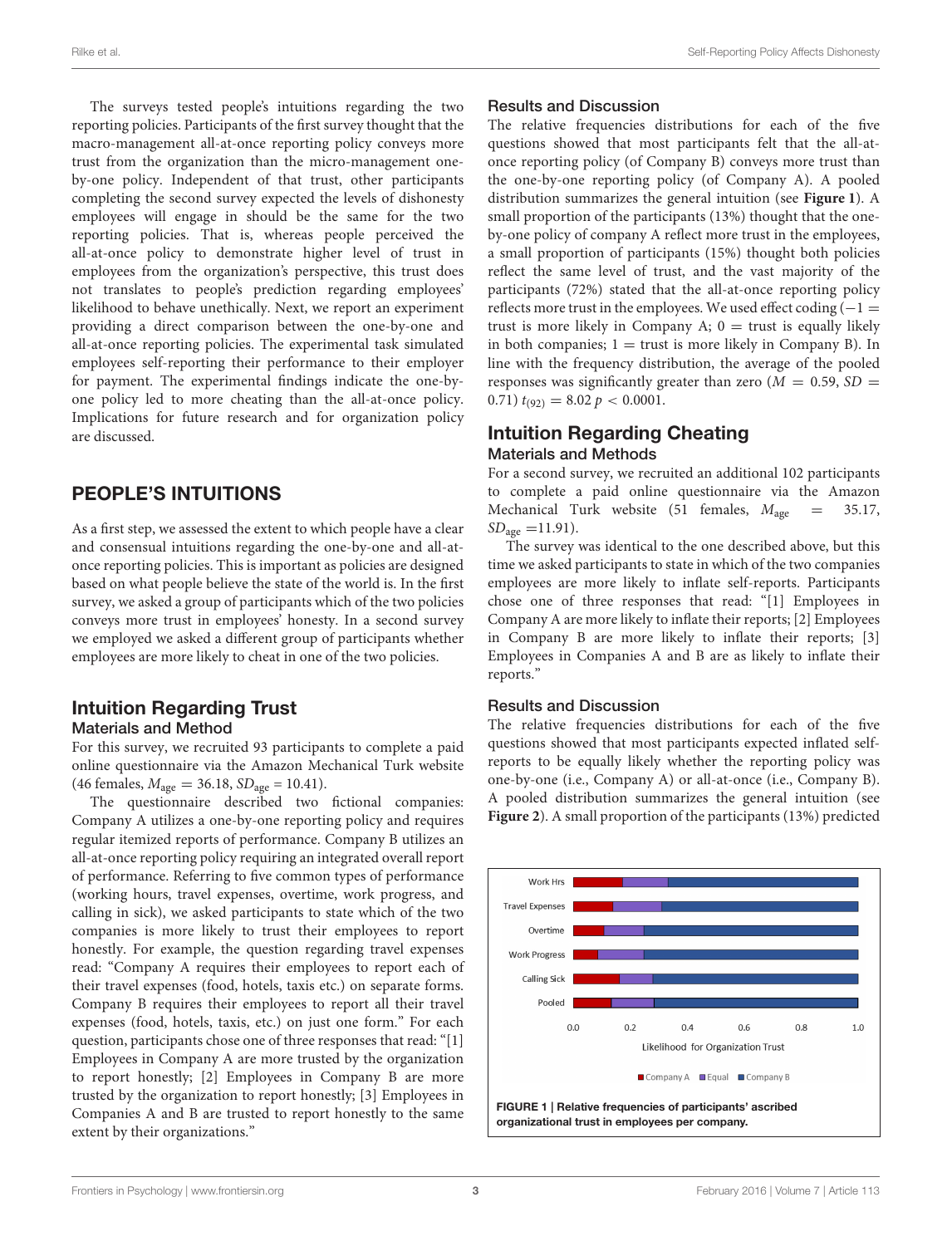

<span id="page-4-0"></span>that the one-by-one policy of company A would lead to more cheating, a small proportion of participants (10%) thought the all-at-once policy would lead to more cheating, and the vast majority of the participants (77%) stated that the reporting policy would not influence the rate of inflated self-reports. We used effect coding  $(-1)$  = cheating is more likely in Company A; 0 = cheating is equally likely in both companies;  $1 =$  cheating is more likely in Company B). In line with the frequency distribution, the average of the pooled responses was practically zero  $(M = 0.03,$  $SD = 0.47$ )  $t_{(101)} = 0.62$   $p = 0.534$ .

Thus, whereas participants perceived the macro-management all-at-once policy as more trusting than the micro-management one-by-one policy, this intuition did not translate to assuming that people will lie more in the one-by-one policy. We next report an experiment that compared the effect of the two reporting policies on actual cheating behavior in a controlled laboratory experiment.

## EXPERIMENT

The experiment reported below provides a direct comparison of the one-by-one and all-at-once reporting policies. The experiment was designed to test if the different procedures of the one-by-one and all-at-once reporting policies affect the level of dishonesty.

## Eliciting Cheating with a Trivia Game

To simulate a work setting and allow participants to earn money solely on the basis of self-reports, we adapted the trivia game paradigm [\(Schurr et al., 2012\)](#page-7-27). The game included two rounds of 20 questions each<sup>[1](#page-4-1)</sup>. The first round was entitled "practice" and did not involve incentives. The second round was entitled "test" and involved incentives. In the "test" round, participants earned a fixed payment each time they stated they had the correct answer in mind. Note that performance level could not improve between the two rounds (i.e., trivia games are based on existing

knowledge and each question was presented only once). Thus, the practice round served to establish baseline performance,<sup>[2](#page-4-2)</sup> and any improvement in the test round represented participants' inflating performance to earn more money. To simulate the two reporting policies, in the one-by-one condition, we presented participants with a series of 20 separate trials. In each trial, participants answered a single trivia question. In the all-at-once condition, we presented participants with a list of 20 trivia questions in a single trial. Participants solved all the 20 trivia questions in this one trial and submitted a 20-line report of their performance (see Appendix 1 in Supplementary Material).

## Materials and Methods

We recruited 96 participants (43 females,  $M_{\text{age}} = 23.53$ ,  $SD_{\text{age}} =$ 4.89) via an online web system to participate in an experiment at the Cologne Laboratory of Economic Research. We compensated participants with a fixed show-up fee of  $\in$ 5 and an added bonus contingent on their earnings in the test round of the trivia task  $(\infty 0-\infty 4)$ . The experiment lasted about 30 min.

Upon arrival, participants were seated in computer cubicles that ensured privacy and were randomly allocated to one of the two reporting-policy conditions. In the one-by-one condition, in each trial, a single question was displayed on screen. Participants were asked to think about the answer, keep it in mind, and click a button to reveal the correct one. Participants then clicked a Yes/No button to report whether the answer they had in mind was correct. Participants repeated the same procedure for each of the 20 questions (see Appendix 1 in Supplementary Material). In the all-at-once condition, a list of all 20 questions appeared on the screen. Participants worked through the list (in any order they saw fit). For each question, participants were asked to think about the answer, click a button to reveal the correct one, and then click the Yes/No button to report whether they had the correct answer in mind. Participants could edit and change their responses before they submitted their overall reports (see Appendix 1 in Supplementary Material). In each condition, participants first completed a practice round (without incentives) and then completed a test round (with incentives). In the test round, participants earned  $\in 0.2$  each time they reported they had the correct answer in mind.

## Results and Discussion

The critical measure was the difference in reported performance between the test and practice rounds. As explained above, any improvement from the baseline performance represented cheating for monetary profit.

The findings showed that in both conditions, participants tended to inflate their performance in the test round to earn money. Importantly, participants were much more likely to inflate their performance reports in the one-by-one condition

<span id="page-4-1"></span><sup>&</sup>lt;sup>1</sup>We selected 40 trivia questions for the practice and test rounds from a pool of 200 questions that were pretested. The level of difficulty was controlled and was comparable within and between rounds.

<span id="page-4-2"></span><sup>&</sup>lt;sup>2</sup>One reason to inflate performance has to do with impression management and social desirability, in that no one wants to admit ignorance. Thus, the baseline performance that participants report in the practice round reflects a composite of their true performance and self-enhancement. The incentives in the test round present an additional temptation to cheat—this time for monetary profit. Thus, any "improvement" in the second round isolates the component of dishonesty that is harnessed to increase monetary profit.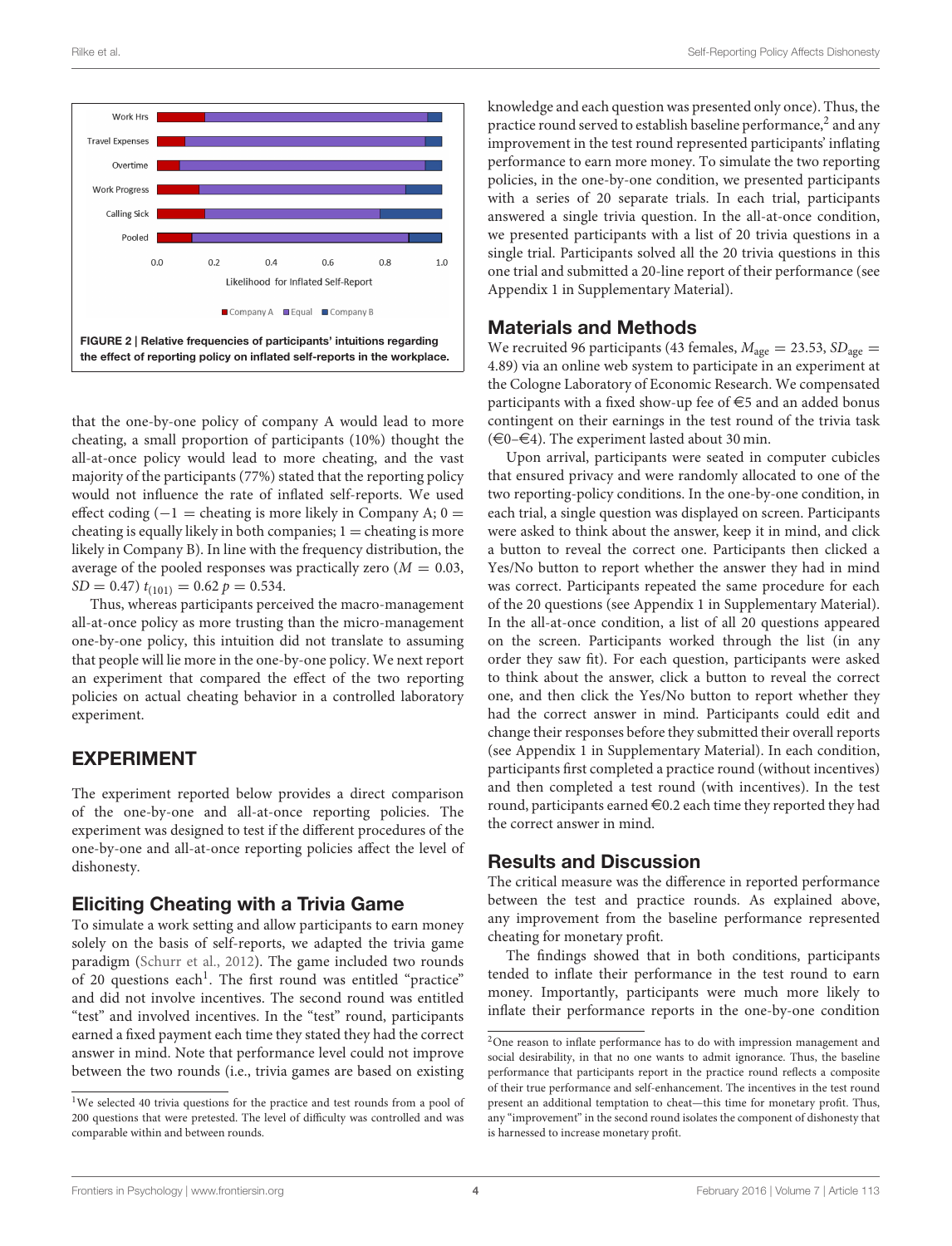(improving by 10.74%) than in the all-at-once condition (improving by 3.6%, see **[Table 1](#page-5-0)**).

We submitted the overall performance reports in the practice and test rounds to a repeated measures ANOVA with reporting policy as a between-subject variable. The effect of Round was significant  $F_{(1, 94)} = 16.96, p < 0.0001$  partial  $\eta^2 = 0.15$ . The main effect of Policy was not significant  $F_{(1, 94)} < 0$ , ns. The interaction between Round and Policy was marginally significant  $F_{(1, 94)} = 3.91, p = 0.051$ , partial  $\eta^2 = 0.04$  indicating that in general participants tended to inflate performance more in the one-by-one condition than in the all-at-once condition. Simple effects analysis revealed significant improvement (compared to the null hypothesis that assumes no improvement) in the one-byone  $[t_{(46)} = 3.95, p < 0.0001]$  but not in the all-at-once setting  $[t_{(48)} = 1.67, p = 0.105].$ 

We further tested the effect using non-parametric tests. The baseline performance in the practice round differed slightly between the two experimental conditions, but the difference was not significant ( $Z = 1.02$ ,  $p = 0.307$ , Mann-Whitney Utest). Participants' self-reports indicated improved (i.e., inflated) performance in the test round. A Wilcoxon signed rank test showed that this improvement was significant in the one-by-one condition ( $Z = 3.473$ ,  $p = 0.0005$ ), but was not significant in the all-at-once condition ( $Z = 1.51$ ,  $p = 0.130$ ). A direct comparison between the two experimental conditions indicated that improvement (i.e., inflated performance) was almost three times larger in the one-by-one condition than in the all-at-once condition ( $Z = 2.14$ ,  $p = 0.032$ , Mann-Whitney U-test).

Thus, in line with lie aversion, the findings showed that the one-by-one policy led to more cheating, whereas the all-at-once policy resulted in considerable self-restraint.

In a follow up analysis we examined behavior at the individual level. Whereas, our design does not allow to determine if a certain participant lied or not, the "improvement" that a participant reports allows us to assess the likelihood of dishonesty. Specifically, in the Trivia paradigm, if a participant reports the same level of performance in the practice and test rounds, there is high likelihood of honesty. Negative improvement scores (i.e., lower performance in the test round compared to practice) suggest that honesty was chosen over the possibility to earn money (and at the personal cost of admitting ignorance). In contrast, reporting better performance in the test round, suggests it is likely that performance was falsely inflated to earn more money.

<span id="page-5-0"></span>

| TABLE 1   Self-reported performance on the trivia game. |  |  |  |  |  |  |
|---------------------------------------------------------|--|--|--|--|--|--|
|---------------------------------------------------------|--|--|--|--|--|--|

|         | Ν<br>(% female) | Average correct answers reported |            | "Improvement"<br>average |  |
|---------|-----------------|----------------------------------|------------|--------------------------|--|
|         |                 | <b>Practice phase</b>            | Test phase | difference               |  |
| One-    | 47              | 14.06                            | 15.57      | $1.51*$                  |  |
| by-one  | (53%)           |                                  |            | $(SD = 2.62)$            |  |
| All-at- | 49              | 14.65                            | 15.18      | 0.53                     |  |
| once    | (41%)           |                                  |            | $(SD = 2.22)$            |  |

\**The mean difference was significantly different from zero at the p* < *0.01 level on the two-tailed Wilcoxon signed rank test.*

**[Figure 3](#page-5-1)** shows the relative frequency distributions of "improvement" scores in the two experimental conditions. As can be seen, negative to zero improvement scores (i.e., high likelihood of honesty) were more frequent in the all-at-once reporting policy. In contrast, high improvement scores (i.e., high likelihood of dishonesty) were more than twice as likely in the one-by-one policy. The difference between the frequency distributions was marginally significant  $\chi^2_{(4)} = 8.81, p = 0.066$ . The pattern lends further support to the idea that one-by-one reporting policy is more likely to facilitate dishonesty than allat-once reporting policy.

## GENERAL DISCUSSION

Self-reporting policies aim to apply organizational monitoring and encourage trust at the same time. Here, we compared two specific reporting policies. One policy, entitled oneby-one, requires employees to report separate segments of their performance. Another policy, entitled all-at-once, allows employees to submit an integrated overall report. Objectively, employees could exploit both policies and inflate self-reports to the same extent. Indeed, two surveys revealed that while people perceive the all-at-once policy as more trusting, they still expected people would be equally likely to cheat in both policies. Our results demonstrate however that people lie more in a one-by-one procedure than in an all-at-once procedure.

An analysis at the individual level indicated that participants were more likely to resist temptation and be honest when they were asked to provide a single report of their performance. In contrast, participants were more likely to inflate performance to a large extent when they provided a sequence of segmented reports. The finding is in line with the idea that repeated reports in the one-by-one policy make it harder for people to resist the temptation to cheat, and that once they cave in to the temptation to lie, they lie by a lot.

<span id="page-5-1"></span>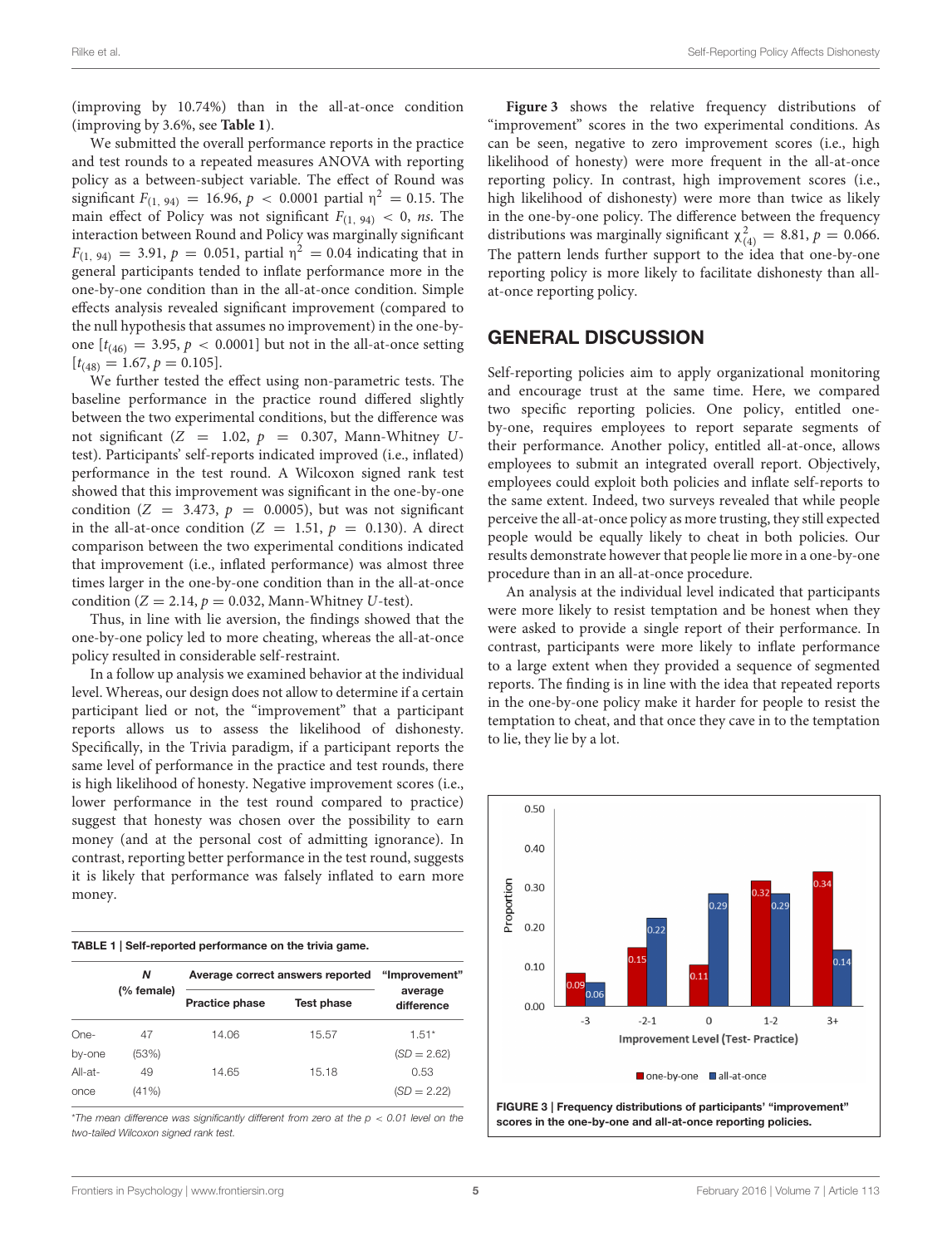As always, generalization of experimental findings should be cautious, and subject to the accumulation of research that offers replications of the effect as well as identifying boundary conditions. For example, [Desai and Kouchaki \(2015\)](#page-7-28) recently reported a study that seemed to favor the one-by-one policy over the all-at-once policy. In this study, an experimenter contacted garage mechanics to obtain an estimate for changing the brake pads of a car. The findings showed that in this setup, mechanics inflated costs less when they provided separate estimates for two different aspects of the job (i.e., parts, labor), than when they provided an overall cost estimate. The authors offered that specific estimates elicited higher accountability requiring mechanics to be able to justify their quotes (Desai and Kouchaki, [2015,](#page-7-28) study 7). It is difficult to establish a direct comparison between offering a price quote to a client and reporting performance to an employer. Still, the finding raises an interesting question regarding a potential difference between one-time task and repeated tasks. For example, what would have happened, if the mechanics had to provide price quotes repeatedly to more clients? Would the segmented quote still be lower than the overall quote for the 10th and 20th clients? This question sets an interesting direction for future research.

On a theoretical level, one-by-one and all-at-once reporting procedures can be used to test possible interactions between accountability (e.g., [Tetlock, 1992;](#page-7-29) [Lerner and Tetlock, 1999;](#page-7-30) [Desai and Kouchaki, 2015\)](#page-7-28) and lie aversion (e.g., [Gneezy, 2005;](#page-7-20) [Lundquist et al., 2009;](#page-7-21) [Shalvi et al., 2011b;](#page-7-22) [Hilbig and Hessler,](#page-7-23) [2013\)](#page-7-23). The two constructs could probably be combined to work in the same direction and encourage honesty. In the setting we examined, however, we suspect that accountability and lie aversion may have operated against each other. To wit, the oneby-one itemized report may have elicited a sense of accountability and increased the need to justify one's actions. Note however, that in our experiment, such reporting procedure involved small lies that disappeared from the screen at the end of each trial. The combination of an increased need to justify one's action and small lies that are easily forgotten may have led to a paradoxical outcome that minimized the psychological cost of guilt and facilitated cheating. More research is needed to examine and fully establish the ways in which lie aversion and accountability interact, as well as the contextual factors that may determine their joint effect.

It is worth noting that the experimental task we employed provides only direct measures of self-reported improvement rather than explicit measures of cheating. While we assume that improvement in the trivia tasks points at high likelihood of cheating—it is of course possible that some participants indeed improved in their performance levels in the test round. We chose this experimental task because it has high external validity (as people often do not know if a person is cheating or not, just receive indirect indications for such possibility). Future research may benefit from experimental tasks that allow to trace individual's dishonesty more directly. Such future work can further explore if individual differences in relevant parameters such as gender, moral disengagement, or moral identity, may moderate any of the observed effects. This would increase our understanding of the patterns identified here.

On an applied note, the findings are also important for the development of organizational monitoring policies that aim to prompt both honesty and trust. Indeed, in a survey we found that people consider organizations implementing an allat-once policy to be more trusting of their employees' honesty than organizations implementing the one-by-one policy. Our experiment suggests that close monitoring policy might lead people to discount segmented transgressions as minor and negligible and thus result in lower honesty levels. Our findings offer an optimistic view showing that the more trusting policy led to more honest behavior.

Many organizational activities can be categorized as one-byone or all-at-once tasks. For example, many people sort out their incoming emails by automatically placing them in multiple folders, which in turn get packed with many items waiting to be dealt with. Does the number of folders affect people's responses to those emails? People also use reporting systems to report different purchase orders, submit expenses reports, tax reports, and so forth. Our findings suggest that the effect of reporting procedure on honesty is not trivial and policy makers should consider carefully the reporting procedures and even the display format of reporting systems to design settings that encourage ethical conduct.

# ETHIC STATEMENT

All studies were approved by the Institutional Review Boards at the university of Cologne. All participants read and signed an informed consent before the studies.

# AUTHOR CONTRIBUTIONS

All authors listed, have made substantial, direct and intellectual contribution to the work, and approved it for publication.

# ACKNOWLEDGMENTS

We are grateful to Theresa Eyerund for her help in conducting the experiments. Financial support was received from the Deutsche Forschungsgemeinschaft through grant "TP3 Design of Incentives Schemes within Firms: Bonus Systems and Performance Evaluations" (sub-project of the DFG-Forschergruppe "Design and Behavior"), from a Leibniz-Award to Axel Ockenfels, and from the European Research Council (ERC) under the European Union's Horizon 2020 research and innovation program (grant agreement ERC-StG-637915 to SS), all are gratefully acknowledged.

# SUPPLEMENTARY MATERIAL

The Supplementary Material for this article can be found [online at: http://journal.frontiersin.org/article/10.3389/fpsyg.](http://journal.frontiersin.org/article/10.3389/fpsyg.2016.00113) 2016.00113